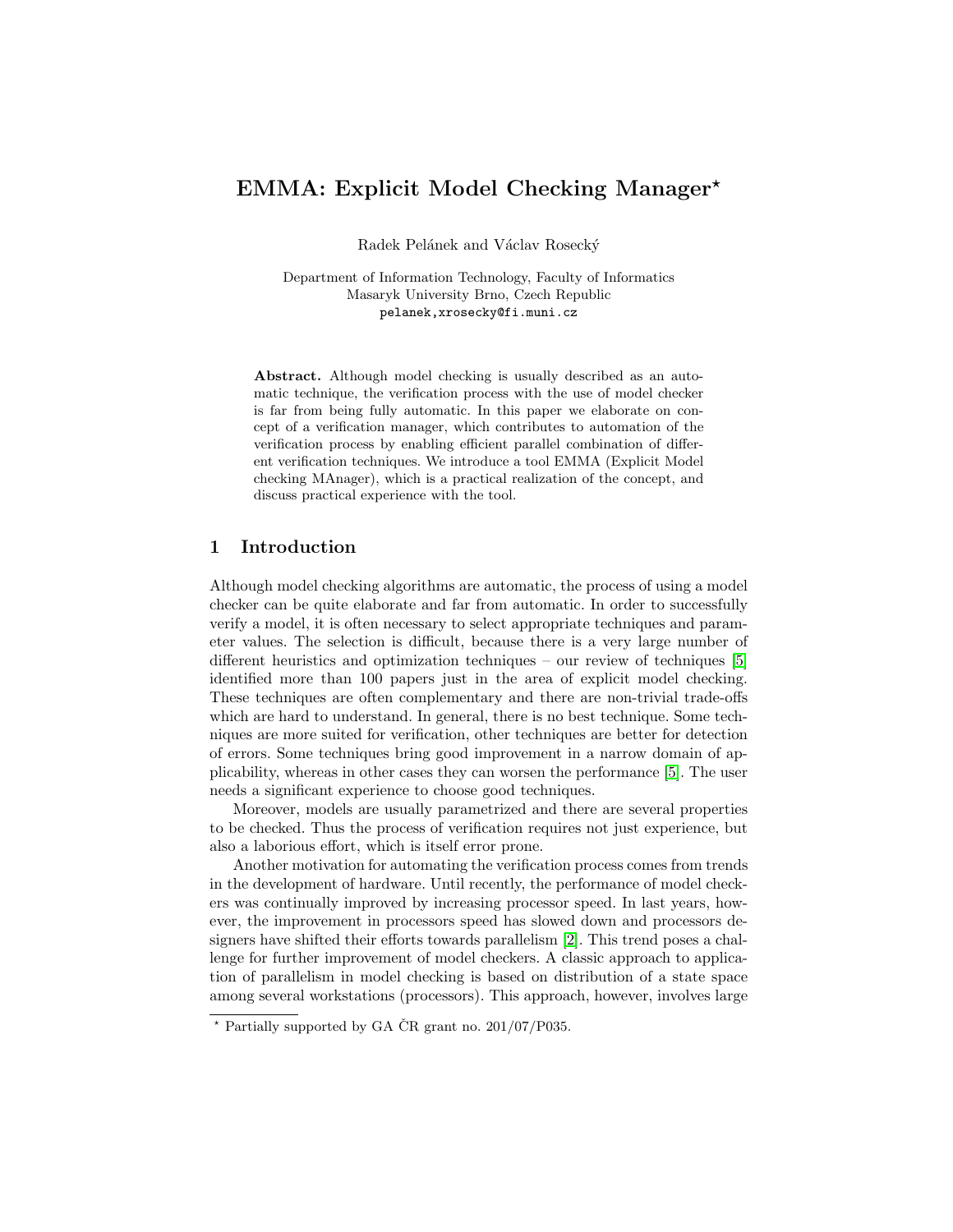communication overhead. Given the large number of techniques and hard-tounderstand trade-offs, there is another way to employ parallelism: to run independent verification runs on individual workstations (processors) [\[2,](#page-4-1)[5,](#page-4-0)[8\]](#page-4-2). This approach, however, cannot be efficiently performed manually. We need to automate the verification process.

With the aim of automating the verification process, we elaborate on a general concept of a verification manager [\[6\]](#page-4-3) and we provide its concrete realization for the domain of explicit model checking. We also describe experience with the tool and discuss problematic issues concerning fair evaluation.

The most related work is by Holzmann et al.: a tool for automated execution of verification runs for several model parameters and correctness properties using one fixed verification technique [\[3\]](#page-4-4) and 'swarm verification' based on parallel execution of many different techniques [\[2\]](#page-4-1); their approach, however, does not allow any communication among techniques and they do not discuss the selection of techniques that are used for the verification (verification strategy).

This paper describes the main ideas of our approach and our tool EMMA. More details are in the technical report [\[7\]](#page-4-5) (including a more detailed discussion of related work).

## 2 Concept and Implementation

Verification manager is a tool which automates the verification process (see Fig. [1\)](#page-2-0). As an input it takes a (parametrized) model and a list of properties. Then it employs available resources (hardware, verification techniques) to perform verification – the manager distributes the work among individual workstations, it collects results, and informs the user about progress and final results. Decisions of the manager (e.g., which technique should be started) are governed by a 'verification strategy'. The verification strategy needs to be written by an expert user, but since it is generic, it can be used on many different models. In this way even a layman user can exploit experiences of expert users. Long-term log is used to store all input problems and verification results. It can be used for evaluation of strategies and for their improvement.

As a proof of concept we introduce a prototype of the verification manager for the domain of explicit model checking – Explicit Model checking MAnager (EMMA). The tool is publicly available on the web page:

#### [http://anna.fi.muni.cz/~xrosecky/emma\\_web](http://anna.fi.muni.cz/~xrosecky/emma_web)

EMMA is based on the Distributed Verification Environment (DiVinE) [\[1\]](#page-4-6). All used verification techniques are implemented in C++ with the use of Di-VinE library. At the moment, we use the following techniques: breadth-first search, depth-first search, random walk, directed search, bitstate hashing (with refinement), and under-approximation based on partial order reduction. Other techniques available in DiVinE can be easily incorporated.

The manager itself is implemented in Java. Currently, the manager supports as the underlying hardware a network of workstations connected by Ethernet. Communication is based on SSH and stream socket.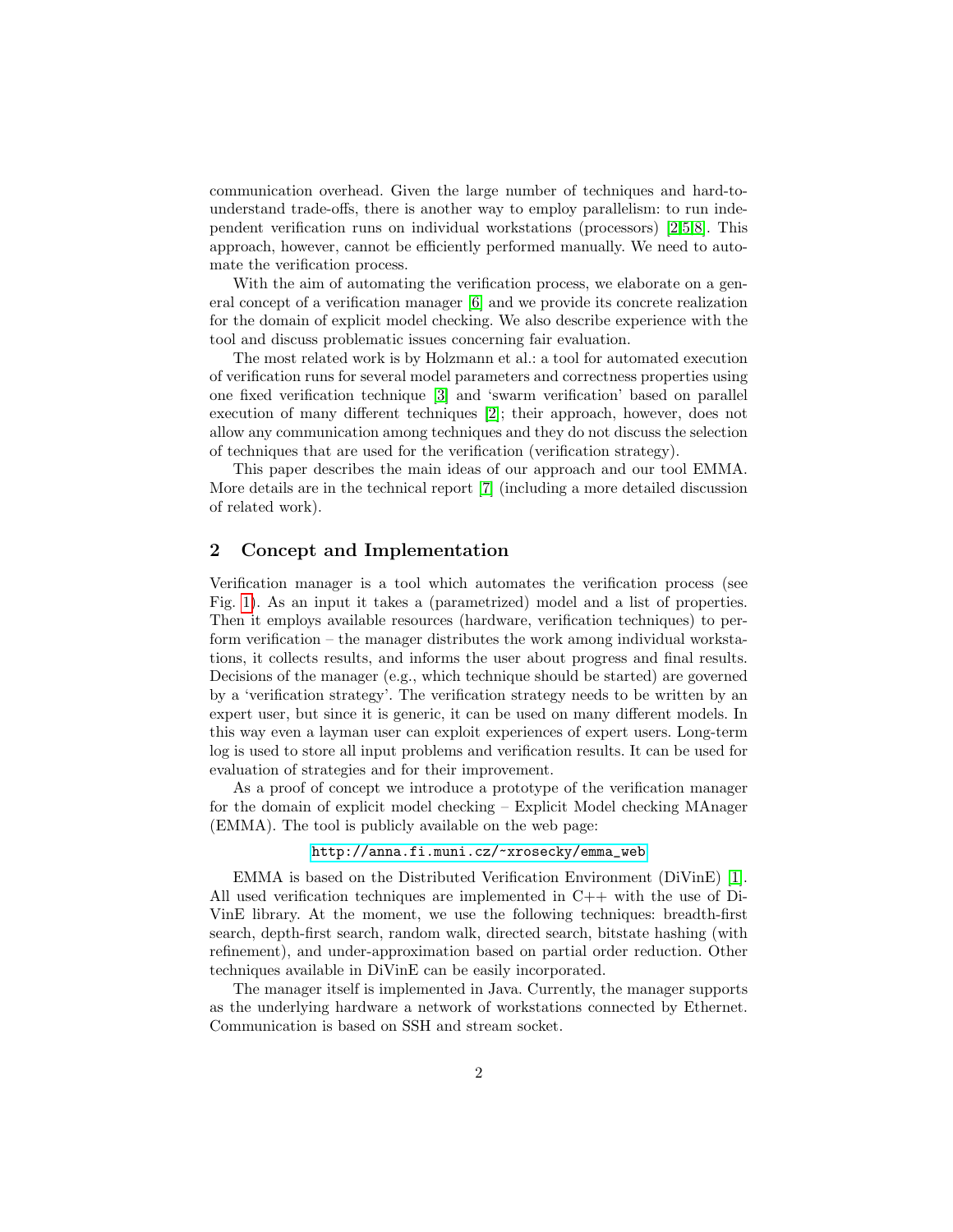

<span id="page-2-0"></span>Fig. 1. Verification manager — context.

We can view the manager as a tool for performing a search in a 'meta state space' of verification techniques and their parameters [\[6\]](#page-4-3). To perform this metasearch we need some heuristic – that is our verification strategy. There are several possible approaches to realization of a strategy (see [\[7\]](#page-4-5)). We use the following: we fix a basic skeleton of the strategy and implement support for this skeleton into the manager. Specifics of the strategy (e.g., order of techniques, values of parameters) are specified separately in a simple format – this specification of strategy can be easily and quickly (re)written by an expert user.

In the implementation the strategy description is given in the XML format. For the first evaluation we use a simple priority-based strategies. For each technique we specify priority, timeout, and parameter values; techniques are executed according to their priorities.

EMMA provides visualizations of executions (Fig. [2\)](#page-3-0). These visualizations can be used for better understanding of the tool functionality and for improvement of strategies.

### 3 Experiences

The first experience is that the manager significantly simplifies the use of model checker for parametrized models even for an experienced user – this contribution is not easily measurable, but is very important for practical applications of model checkers.

We also performed comparison of different strategies by running EMMA over models from BEEM [\[4\]](#page-4-7) (probably the largest collection of models for explicit model checkers). We found that results depend very much on selection of input problems and that it is very difficult to give a fair evaluation. When we use mainly models without errors, strategies which focus on verification are more successful than strategies tuned for finding errors (Fig. [2,](#page-3-0) model Szymanski). When we use models with easy-to-find errors, there are negligible differences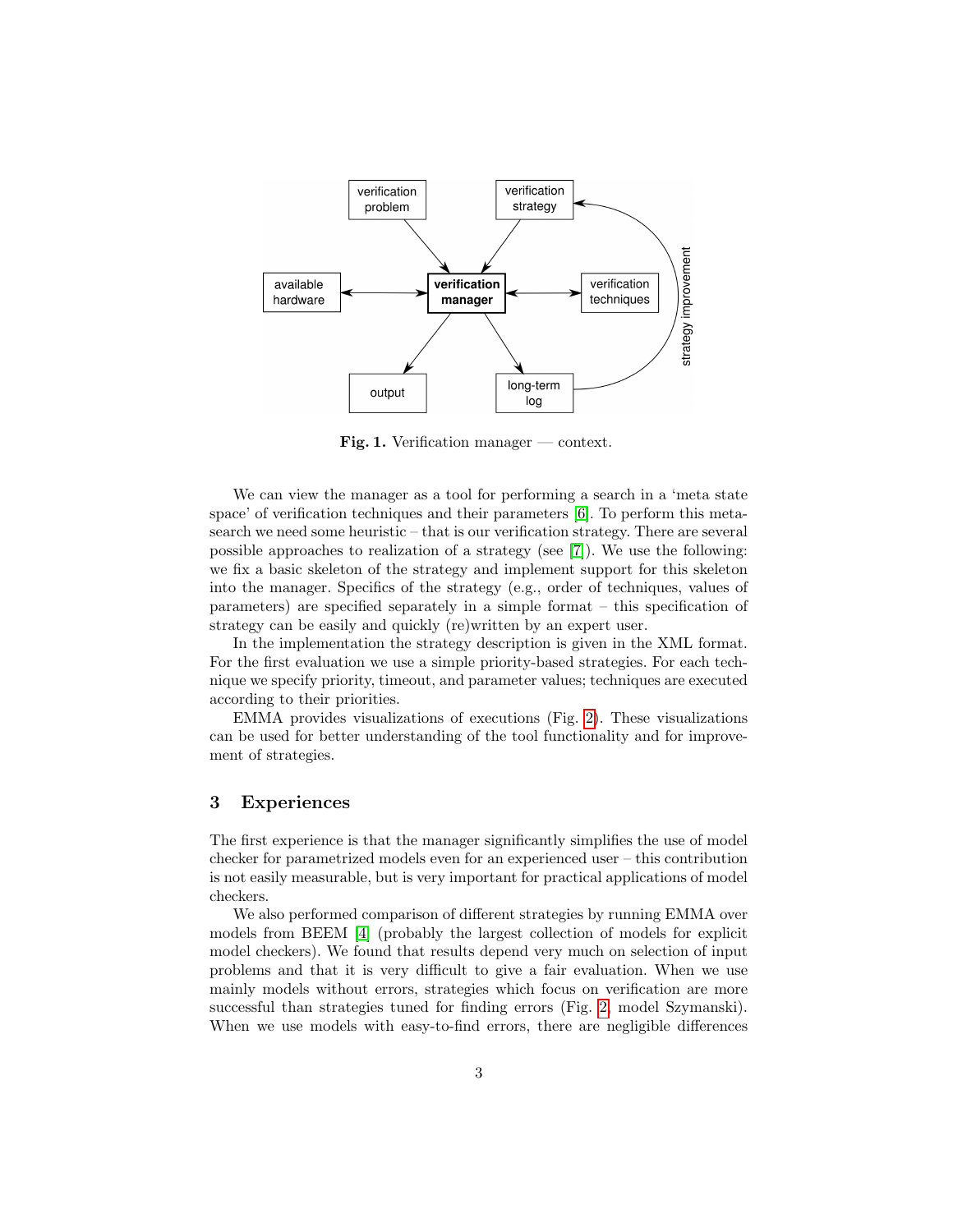

<span id="page-3-0"></span>Fig. 2. Illustration of EMMA executions on 4 workstations for two models and two strategies. Each line corresponds to one workstation; numbers in boxes are identifications of model instances. The ratio  $X/Y$  means the number of decided properties  $(X)$  to number of all properties to be verified  $(Y)$ .

among strategies and we can be tempted to conclude that the choice of strategy does not matter. When we use models with hard-to-find errors, there are significant differences among strategies (Fig. [2,](#page-3-0) model Firewire); the success of individual strategies is, however, dependent very much on a choice of particular models and errors. By suitable selection of input problems we could "demonstrate" (even using quite large set of inputs) both that "verification manager brings significant improvement" and "verification manager is rather useless".

So what are the 'correct' input problems? The ideal case, in our opinion, is to use a large number of realistic case studies from an application domain of interest; moreover, these case studies should be used not just in their final correct versions, but also in developmental version with errors. However, this ideal is not realizable at this moment – although there is already a large number of available case studies in the domain of explicit model checking, developmental versions of these case studies are not publicly available.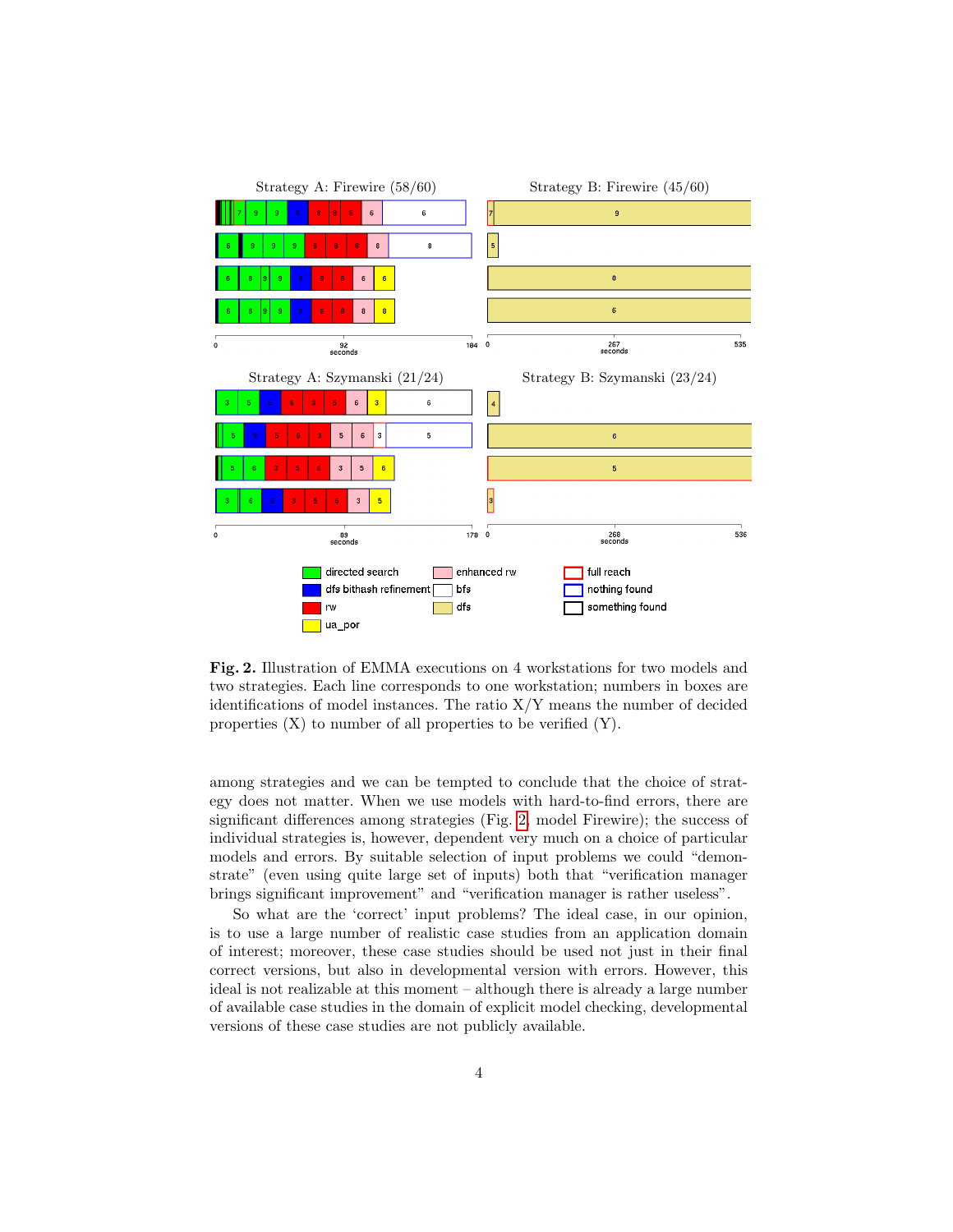The employment of verification manager could help to overcome this problem. The long-term log can be used to archive all models and properties for which verification was performed (with user's content). Data collected in this way can be latter used for evaluation.

Due to the above described bias caused by selection of models, we do not provide numerical evaluation, but only general observations:

- For models with many errors, it is better to use strategy which employs several different (incomplete) techniques.
- For models, which satisfy most of properties, it is better to use strategy which calls just one simple state space traversal technique with a large timeout.
- If two strategies are comprised of same techniques (with just different priorities and timeouts), there can be a noticeable difference among them, but this difference is usually less than order of magnitude. Note that differences among individual verification techniques are often larger than order of magnitude [\[8\]](#page-4-2).

Thus even with the use of a manager, we do not have a single universal approach. Suitable verification strategy depends on the application domain and also on the "phase of verification" – different strategies are suitable for early debugging of a model and for final verification. Nevertheless, the usage of a model checker becomes much more simple, since it suffices to use (and understand) just few strategies, which can be constructed by an expert user specifically for a given application domain of interest.

## References

- <span id="page-4-6"></span>1. J. Barnat, L. Brim, I. Cerná, P. Moravec, P. Rockai, and P. Simeček. DiVinE - a tool for distributed verification. In Proc. of Computer Aided Verification  $(CAV'06)$ , volume 4144 of LNCS, pages 278–281. Springer, 2006. The tool is available at http://anna.fi.muni.cz/divine.
- <span id="page-4-1"></span>2. G.J. Holzmann, R. Joshi, and A. Groce. Tackling large verification problems with the swarm tool. In Proc. of Model Checking Software: The SPIN Workshop, volume 5156 of LNCS, pages 134–143. Springer, 2008.
- <span id="page-4-4"></span>3. G.J. Holzmann and M.H. Smith. Automating software feature verification. Bell Labs Technical Journal, 5(2):72–87, 2000.
- <span id="page-4-7"></span>4. R. Pelánek. BEEM: Benchmarks for explicit model checkers. In Proc. of SPIN Workshop, volume 4595 of LNCS, pages 263–267. Springer, 2007.
- <span id="page-4-0"></span>5. R. Pelánek. Fighting state space explosion: Review and evaluation. In Proc. of Formal Methods for Industrial Critical Systems (FMICS'08), 2008. To appear.
- <span id="page-4-3"></span>6. R. Pelánek. Model classifications and automated verification. In Proc. of Formal Methods for Industrial Critical Systems (FMICS'07), volume 4916 of LNCS, pages 149–163. Springer, 2008.
- <span id="page-4-5"></span>7. R. Pelánek and V. Rosecký. Verification manager: Automating the verification process. Technical Report FIMU-RS-2009-02, Masaryk University Brno, 2009.
- <span id="page-4-2"></span>8. R. Pelánek, V. Rosecký, and P. Moravec. Complementarity of error detection techniques. In Proc. of Parallel and Distributed Methods in verifiCation (PDMC), 2008.